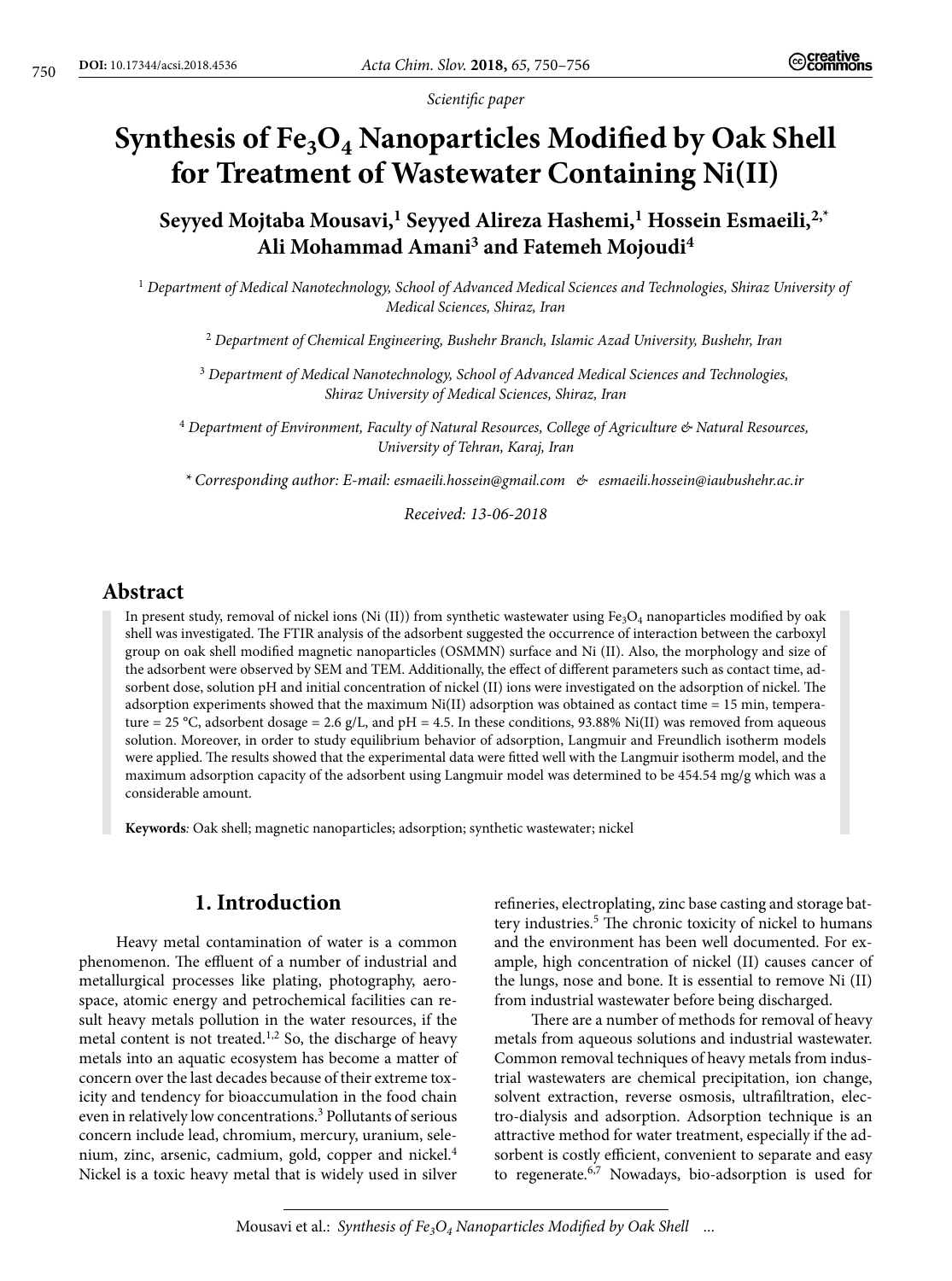heavy metals ions removal and is highly favorable. In such biologic adsorption processes, many biomaterials are employed. Using agricultural residues or industrial by-products having biological activities has received a considerable attention.<sup>8</sup> In recent years, a number of agricultural materials such as moss peat,<sup>5,9</sup> banana peels,<sup>10,11</sup> orange peel,<sup>12</sup> peanut hulls,<sup>13</sup> activated charcoal,<sup>14</sup> almond husk,<sup>15</sup> eggshell<sup>16</sup> and other unimportant agricultural wastes have been used to remove heavy metals contaminants. Recently, magnetic particles have also gained special attention in water treatment.<sup>17</sup> In terms of simplicity, high potential, high surface area and high efficiency to removal heavy metal ions from waste water. Of these particles,  $Fe<sub>3</sub>O<sub>4</sub>$  is the traditional particle that is extensively used in wastewater treatment; because of their high activities, hydrophilic, chemically stable, non-toxic and magnetic. Also, it's an environment-friendly adsorbent, cheap and available.<sup>18,19,20</sup>

The purpose of this study was to determine the potential and adsorption capacity of  $Fe<sub>3</sub>O<sub>4</sub>$  nanoparticles modified by oak shell (OSMMN) for the removal of Ni (II) from aqueous solution. The effect of various parameters such as namely contact time, adsorbent dose, pH, and the initial concentration of Ni(II) ions was studied. Also, the equilibrium behavior of adsorbent was investigated. To the best of author's knowledge, this is the first report of the application of OSM-MN for attenuation of Ni ions from aqueous solution.

# **2. Materials and Methods**

#### **2. 1. Chemicals and Devices**

All chemicals and reagents were analytical grade. Fe- $Cl_24H_2O$  (99.9%), Fe $Cl_36H_2O$  (96%), KCl salt, citrate, hydrochloric acid  $(37%)$  and ammonia  $(NH<sub>3</sub>OH)$  solution (25%), were purchased from Merck company (Darmstadt, Germany) and used without further purification. Nickel was also purchased from Sigma-Aldrich (Germany) and oak shell was were collected from local trees. The amount of Ni (II) in aqueous solutions was measured by using Cintra 101 spectrophotometer (GBC Specific Equipment, Australia) at a wavelength of 546 nm before and after adsorption process. Also, the citrate buffer solution with pH 4.5 was prepared using citric acid (0.1 M), NaOH and HCL (0.1 M). In addition, a transmission electron microscope (TEM, 906E, LEO, Germany), Scanning electron microscope (SEM, VEGA, TESCAN), pH-meter (632Metrohm, Herisau, Switzerland) and a super magnet (1.2 T, 10 cm  $\times$  5 cm  $\times$ 2 cm) were used in the experiments. Moreover, Dynamic Light Scattering (HORIBA Jobin Yvon, SZ-100) is applied for measuring the particle size distribution of the adsorbent.

### 2.2 Preparation of Fe<sub>3</sub>O<sub>4</sub> Nanoparticles **Modified by Oak Shell**

Magnetic oak shell nanoparticles was prepared by co-precipitation method. To do so,  $Fe<sub>3</sub>O<sub>4</sub>$  nanoparticles were synthesized by co-precipitation of 4 mmol ferric (Fe- $Cl_3$  6H<sub>2</sub>O) and 2 mmol ferrous salts (FeCl<sub>2</sub> 4H<sub>2</sub>O) in distilled water. After stirring for 1 h, chemical precipitation was achieved at 80 °C under vigorous stirring by adding 40 ml of  $NH<sub>4</sub>OH$  solution. During the reaction process, the pH was maintained approximately at 10. After adding ammonia solution, it was stirred for 1 h. Afterwards, the precipitate was washed with distilled water for removal of all existing in the effluents. Next, using a magnet, the magnetic adsorbent was collected at the bottom of the balloon and the solution was discarded. After preparing  $Fe<sub>3</sub>O<sub>4</sub>$ , one gram of oak shell was added to the solution and stirred for 20 min. Then, in order to oxidize the mixture,  $NH<sub>4</sub>OH$ solution added as dropwise and stirring continued for 50 min, and stirring was then stopped. After, the product was separated from the solution using a magnetic field and washed with distilled water. The solution was then heated in an oven at 105 °C for 24 h until dry. After cooling, the adsorbent was pulverized by a mill.

### **2. 3. Adsorption Experiments**

The adsorption experiments were done using batch method. 0.03 g of magnetic oak shell nanoparticles were equilibrated with 50 ml of solution containing nickel. The pH value of the samples was adjusted by using diluted solutions of NaOH and HCl (0.1 M). After addition of magnetic oak shell nanoparticles, the resulting solution was stirred for 5 min. Then, the suspension was allowed to settle by a magnet and the supernatant was analyzed to measure the remaining nickel by atomic absorption apparatus.

In all experiments, bio-adsorption percentage of Ni ions (R%) was calculated with equation 1:

$$
R\left(\frac{\%}{\text{C}}\right) = \left(\frac{C \cdot C}{C \cdot \text{C}}\right) * 100\tag{1}
$$

Where  $C_0$  and  $C_f$  represent the initial and final ion concentrations, respectively. Also, all experiments were done duplicate.

### **2. 4. Desorption Process**

For the desorption test, the adsorbed nickel ions on the adsorbent were transferred to a flask containing 100 mL of desorbing agent such as  $HNO<sub>3</sub>$ . The mixture was stirred at 200 rpm using a magnetic stirrer at room temperature for 2 h and the desorbed nickel(II) concentration in the solution were determined by spectrophotometer. The desorption process was done consecutively six cycles.

# **3.Results and Discussion**

### **3. 1. Characterization of Biosorbent**

To characterize the functional groups in bio-adsorbent, FTIR analysis was applied. The FT-IR spectra of

Mousavi et al.: *Synthesis of Fe<sub>3</sub>O<sub>4</sub> Nanoparticles Modified by Oak Shell ...*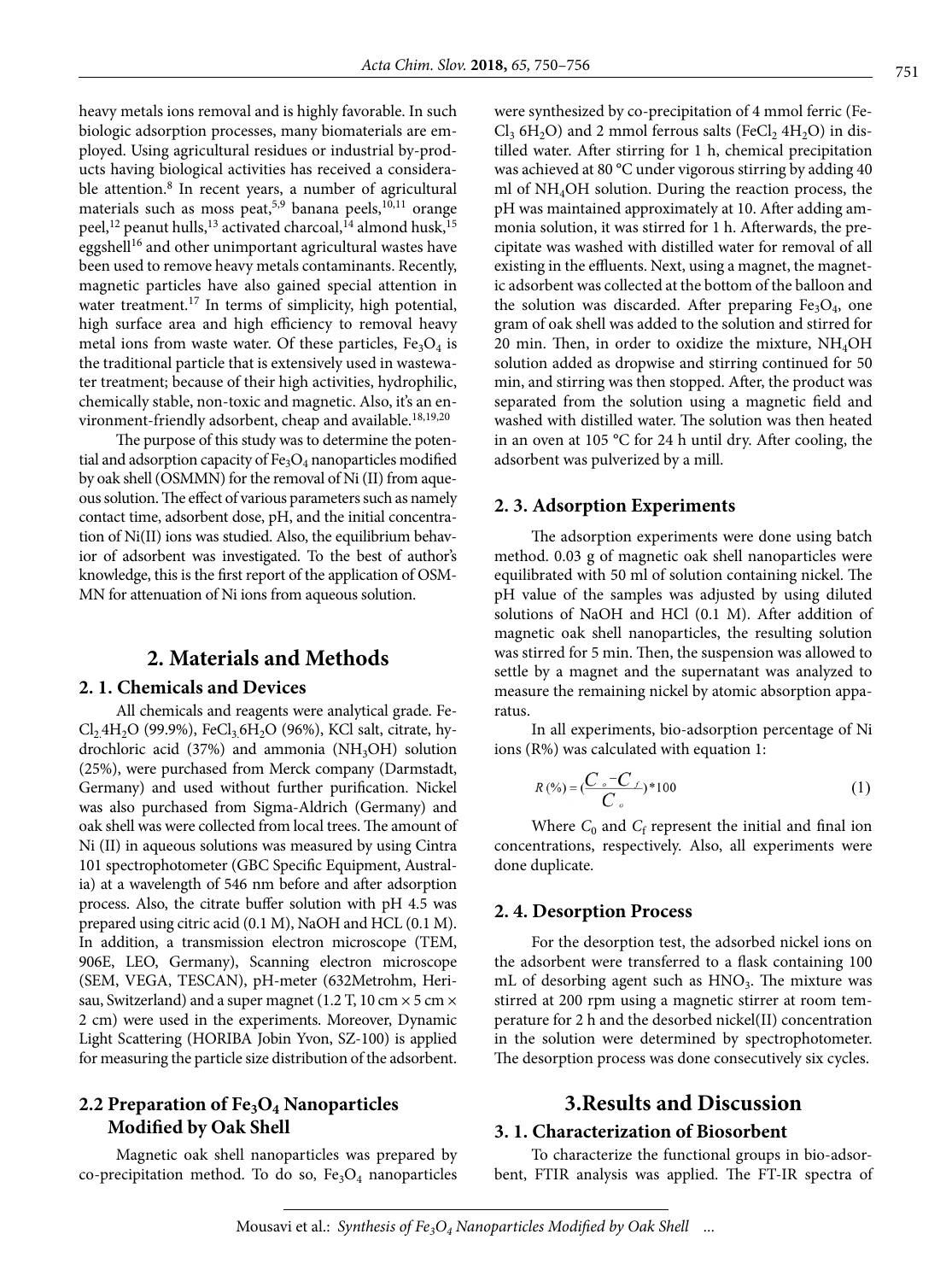Fe<sub>3</sub>O<sub>4</sub> nanoparticles in the range of 400–4000 cm<sup>-1</sup> is represented in Fig. 1-a. An adsorption band at 593  $cm^{-1}$  is belonged to the vibrations of the Fe-O functional group. The bands appearing at  $3447 \text{ cm}^{-1}$  can be attributed to O-H group that cover iron oxide surfaces in an aqueous environment. Modification of oak shell onto the  $Fe<sub>3</sub>O<sub>4</sub>$ MNPs was also ascertained by FTIR. As shown in Fig. 1-b, the sharp peak at  $612 \text{ cm}^{-1}$  corresponds to Fe-O vibration in magnetite. The peak at  $3412 \text{ cm}^{-1}$  belongs to the N-H bond of oak shell that indicates the presence of oak shell onto magnetic iron oxide nanoparticles. Also, several peaks have been viewed in this Figure which can be related to the groups of C=C, N-H and etc.



Fig. 1: (a) FT-IR spectra of  $Fe<sub>3</sub>O<sub>4</sub>$  nanoparticles and (b) FT-IR spectra of OSMMN

Furthermore, SEM and TEM images provide information about morphology and size of oak shell magnetic nanoparticles. Figs. 2 and 3 are shown SEM and TEM images, respectively. It can be observed that the magnetic nano-particles with the average size of 40 nm have a high surface area and abundant pore for adsorption of ions.

Also, particle size distribution of a material can be important to understand the average particle size. Particle size distribution of adsorbent is displayed in Fig. 4. As shown in this Fig., the average size of particles is about 10 nm which shows the particle size of the adsorbent is on a nano scale.



**Fig. 2:** SEM image of OSMMN



**Fig. 3:** TEM image of OSMMN



Fig. 4: Particle size distribution of Fe<sub>3</sub>O<sub>4</sub> nanoparticles modified by oak shell

### **3. 2. Effect of Solution pH and Buffer Volume**

Initial solution pH is one of the effective parameters in adsorption of metal ions, because hydrogen ion competes with metal ion to relocate active sites of the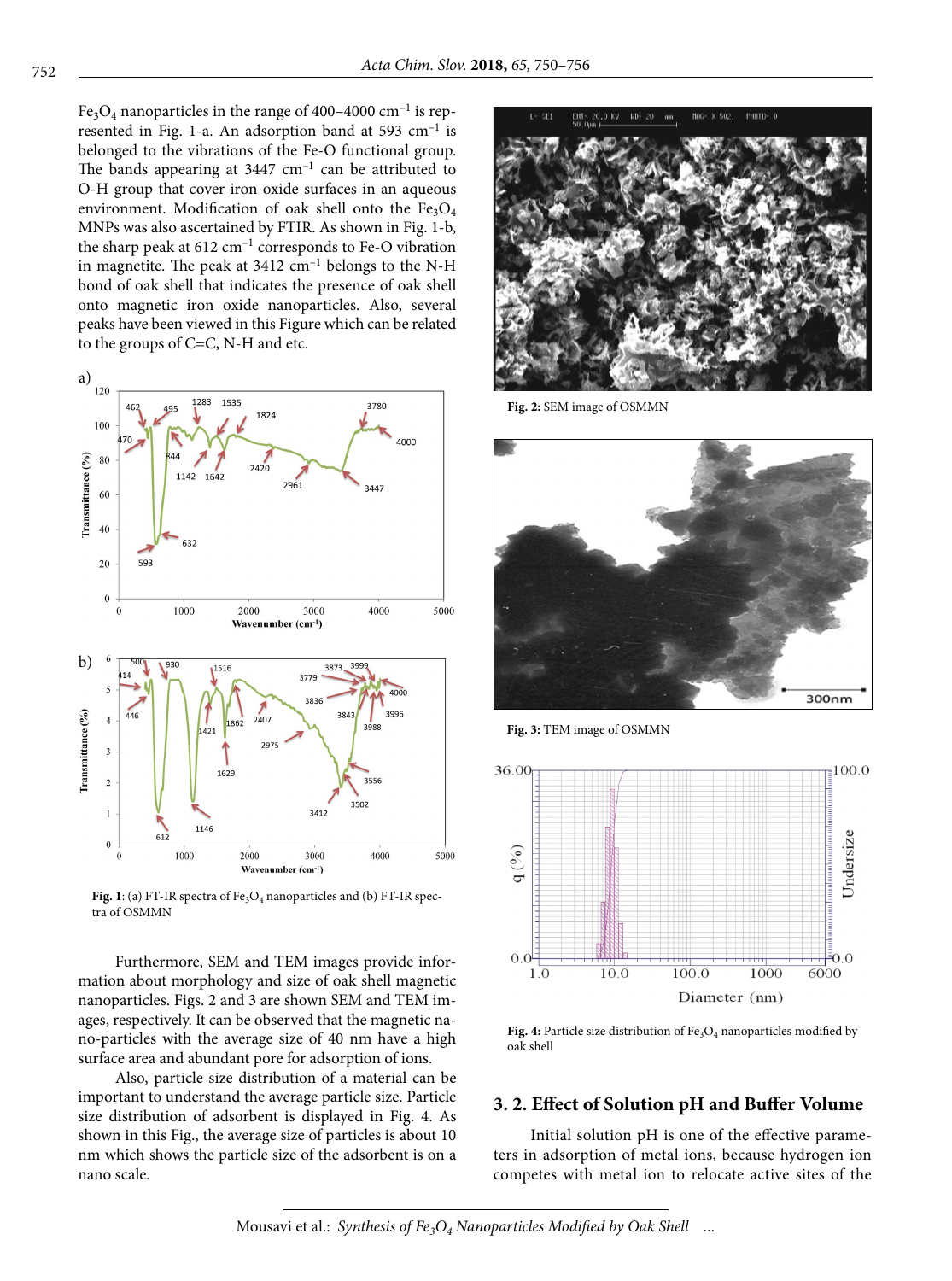adsorbent.21 The effect of pH was conducted by mixing 0.03 g (0.6 g/L) of adsorbent in 50 ml Ni (II) solution with the concentration of 20 mg*/*L. HCl and NaOH was used for the purpose of keeping pH in the range of 4-7 throughout the experiments. The effect of pH on the removal of  $Ni<sup>2+</sup>$  from aqueous solution is presented in Fig. 5. It can be observed that the removal of nickel ions increased with increasing pH and reached a maximum value at pH 4.5. At lower pH values, Ni (II) ion removal was inhibited, because at low pHs the medium contains a high concentration of hydrogen ions, therefore competition between  $H^+$  and  $Ni^{2+}$  ions for the available adsorption sites could be possible. The percentage removal of Ni was observed to be sharp between pH value of 4.5 to 7 (from the percentage removal of 92.2% to 66.38%). At pH values greater than 4.5, the adsorption of Ni (II) ions decreases because of the precipitation of nickel hydroxide resulting from Ni (II) ions reacting with hydroxide ions. In further works, the pH of the solutions was adjusted by using citrate buffer volume. The effect of buffer volume on the removal efficiency is displayed in Fig. 6. As shown in this Fig., the removal yield was increased with increasing buffer volume and the maximum efficiency was obtained at 3 ml of buffer solution with the adsorption of 92.8%.



**Fig. 5:** Effect of solution pH on Ni (II) removal (Conditions: temperature of 25 °C, initial ion concentration of 20 mg/L, contact time 5 min, adsorbent dose of 0.6 g/L).



**Fig. 6:** Effect of buffer volume (ml) of solution on Ni (II) removal.

#### **3. 3. Effect of Electrolyte**

The effect of electrolyte concentration (adjusted by KCl) on the adsorption of Ni (II) is illustrated in Fig. 7. As shown in this Figure, the adsorption efficiency of Ni (II) decreased within the concentration range of 0–1 mol/L of KCl in the test solution. At higher concentration, the Ni ion removal efficiency was decreased. So, it is concluded that the presence of KCl electrolyte has negative effect on bio-adsorption of Ni (II) ions using oak shell magnetic nanoparticles and a concentration of 0.0 mol/L (93.52% removal) was used for further works.



**Fig. 7:** Effect of electrolyte concentration (adjusted by KCl) on the removal of Ni (II)

#### **3. 4. Effect of Temperature**

The effect of temperature on the adsorption of Ni (II) from synthetic wastewater was examined within the temperature range of 5–25 °C. The effect of temperature on nickel (II) removal using OSMMN is illustrated in Fig. 8. The results showed that the adsorption of Ni (II) using 0.6 g/L of OSMMN at the pH of 4.5 is increased versus variation of temperature. At 25 °C, the adsorption efficiency was 93.6% that the highest adsorption rate was obtained.



Fig. 8: Effect of temperature on Ni (II) removal from aqueous solution using OSMMN (Conditions: initial ion concentration 20 mg/L, contact time 5 min, adsorbent dosage 0.6 g/L and pH of 4.5).

### **3. 5. Bio-Adsorbent Dosage Effect**

Adsorbent dosage is considered as an important parameter, because this parameter defines the capacity of ad-

Mousavi et al.: *Synthesis of Fe<sub>3</sub>O<sub>4</sub> Nanoparticles Modified by Oak Shell ...*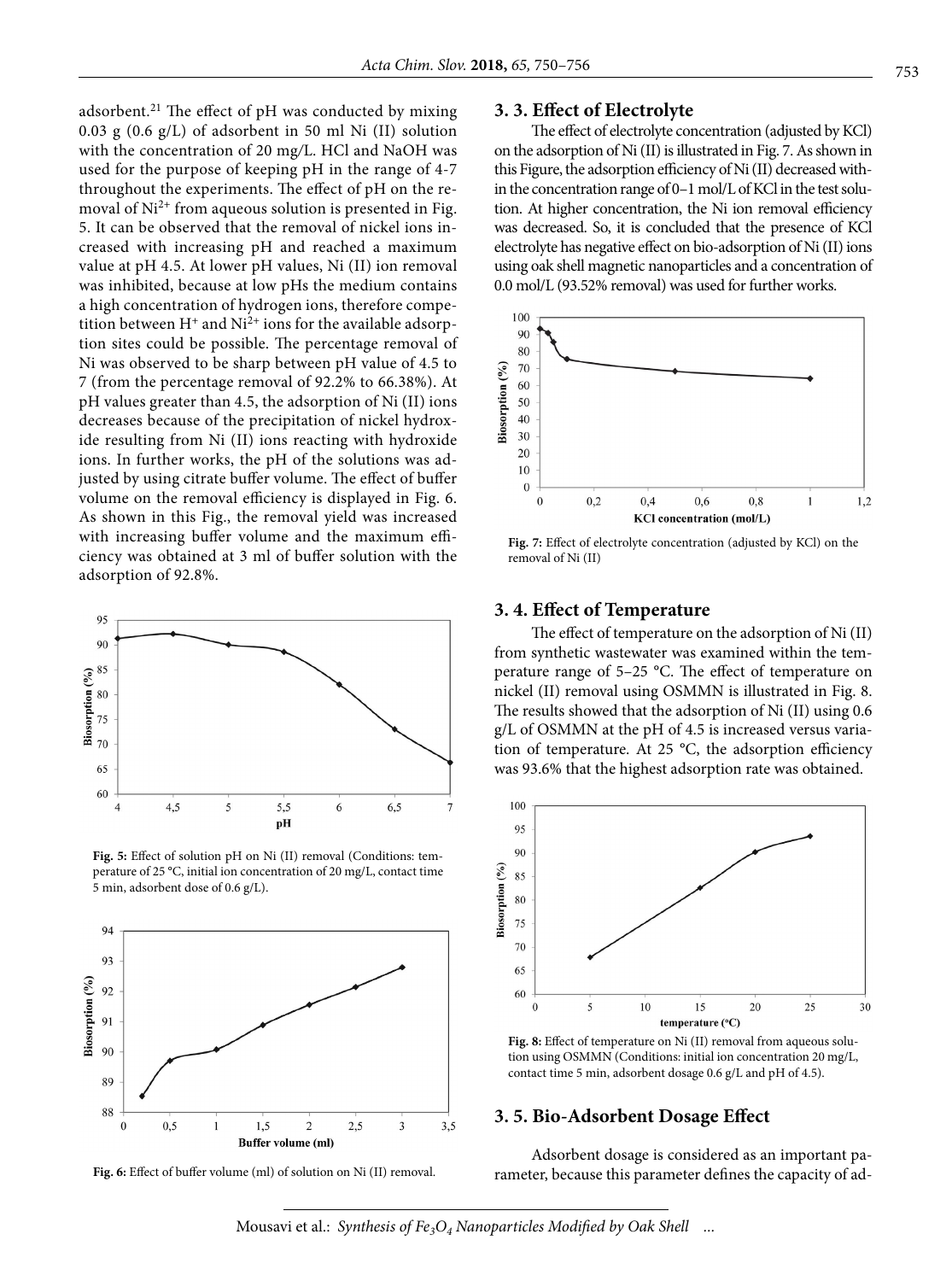sorbent.<sup>22</sup> The effect of bioadsorbent dose on the removal of Ni (II) from aqueous solution was investigated in a batch system by adding various amounts of adsorbent  $(0.6-3 \text{ g/L})$  into a flask containing 50 mL of Ni (II) solution. The initial ion concentration and pH value of the solutions were fixed at 20 mg/L and 4.5 for all batch experiments, respectively. Also, the suspension was stirred for 5 min. After that time, the solution was coagulated and settled and the supernatant was analyzed for the remaining Ni (II). The results are shown in Fig. 9. The results revealed that as adsorbent dosage went up, the bio-adsorption also increased owing to rise in the number of active sites of bio-adsorbent. The optimum dosage of oak shell magnetic nanoparticles for removing Ni (II) was obtained 2.6 g/L with the maximum removal of 93.66%.



**Fig. 9:** Effect of OSMMN dosage on the removal of Ni (Conditions: temperature of 25 °C, initial ion concentration of 20 mg/L, contact time 5 min and pH of 4.5)

### **3. 6. Effect of Contact Time**

Contact time is one of the important parameters in bio-adsorption process.<sup>23,24</sup> The effect of stirring time on the performance of OSMMN in adsorbing Ni (II) was investigated. The solution pH and oak shell magnetic nanoparticles dosage were fixed at their obtained optimum values. Fig. 10 shows removal efficiencies for Ni (II) as a



**Fig. 10:** Effect of contact time on Ni (II) removal (Conditions: temperature of 25 °C, initial ion concentration of 20 mg/L, pH of 4.5 and adsorbent dose of 2.6 g/L)

function of stirring times (1–20 min). These data elucidate that adsorption started immediately upon adding the magnetic oak shell particles to nickel solution. The removal efficiency of Ni (II) was rapidly increased from 56.81 % to 93.88 % as the stirring time was increased from 1 to 15 min. After 15 min, no change in biosorption was observed**.**  So, according to these results, the optimum stirring time for removing nickel obtained 15 min.

#### **3. 7. Modeling of Isothermal Adsorption**

Adsorption isotherms are useful for the description of adsorption process and its mechanisms and also adsorption isotherms provide the basic requirements for designing adsorption process. Two important isotherm models were selected in this study, Langmuir and Freundlich isotherm models.20,23,25

Freundlich model is an empirical model and can describe adsorption capability of adsorbents. This model is applied for non-ideal adsorption on heterogeneous surfaces. The linear form of this model is expressed by Equation 2.<sup>23</sup>

$$
Lnq_e = LnK_F + \frac{1}{n}LnC_e
$$
 (2)

In Eq. (2)  $K_F$  (Lg<sup>-1</sup>) and n (dimensionless) are Freundlich isotherm constants and the degree of nonlinearity between solution concentration and adsorption, respectively. The plot of  $Ln q_e$  versus  $Ln C_e$  for the adsorption was employed to generate  $K_F$  and n from the intercept and the slope values, respectively (Fig. 11-a).

Also, the Langmuir model describes the monolayer bio-sorption process onto the adsorbent surface with specific binding sites. The linear form of Longmuir model is written as follows:<sup>23</sup>

$$
\frac{C_e}{q_e} = \frac{1}{K_L q_m} + \frac{C_e}{q_m}
$$
\n(3)

In Eq. (3),  $q_m$  is the monolayer adsorption capacity  $(mg/g)$ ; and  $K<sub>L</sub>$  is the Langmuir constant (L/mg), and is related to the free energy of adsorption. A plot of  $C_e/q_e$  versus *Ce* for the adsorption of Ni onto bio-adsorbent shows a straight line of slope,  $1/q_m$ , and intercept,  $1/K_Lq_m$  (Fig. 11) (b). In order to determine the variability of adsorption, a dimensionless constant called as separation parameter  $R_L$ ' was used and defined as in the Equation (4).

$$
R_L = \frac{1}{1 + K_L C_o} \tag{4}
$$

Where  $C_0$  is the highest initial Ni concentration (mg/L). The value of separation parameter indicates the shape of isotherm to be either favorable ( $0 < R_L < 1$ ), unfavorable ( $R_L > 1$ ), linear ( $R_L = 1$ ) or irreversible ( $R_L = 0$ ).<sup>23,24</sup>

Mousavi et al.: *Synthesis of Fe<sub>3</sub>O<sub>4</sub> Nanoparticles Modified by Oak Shell ...*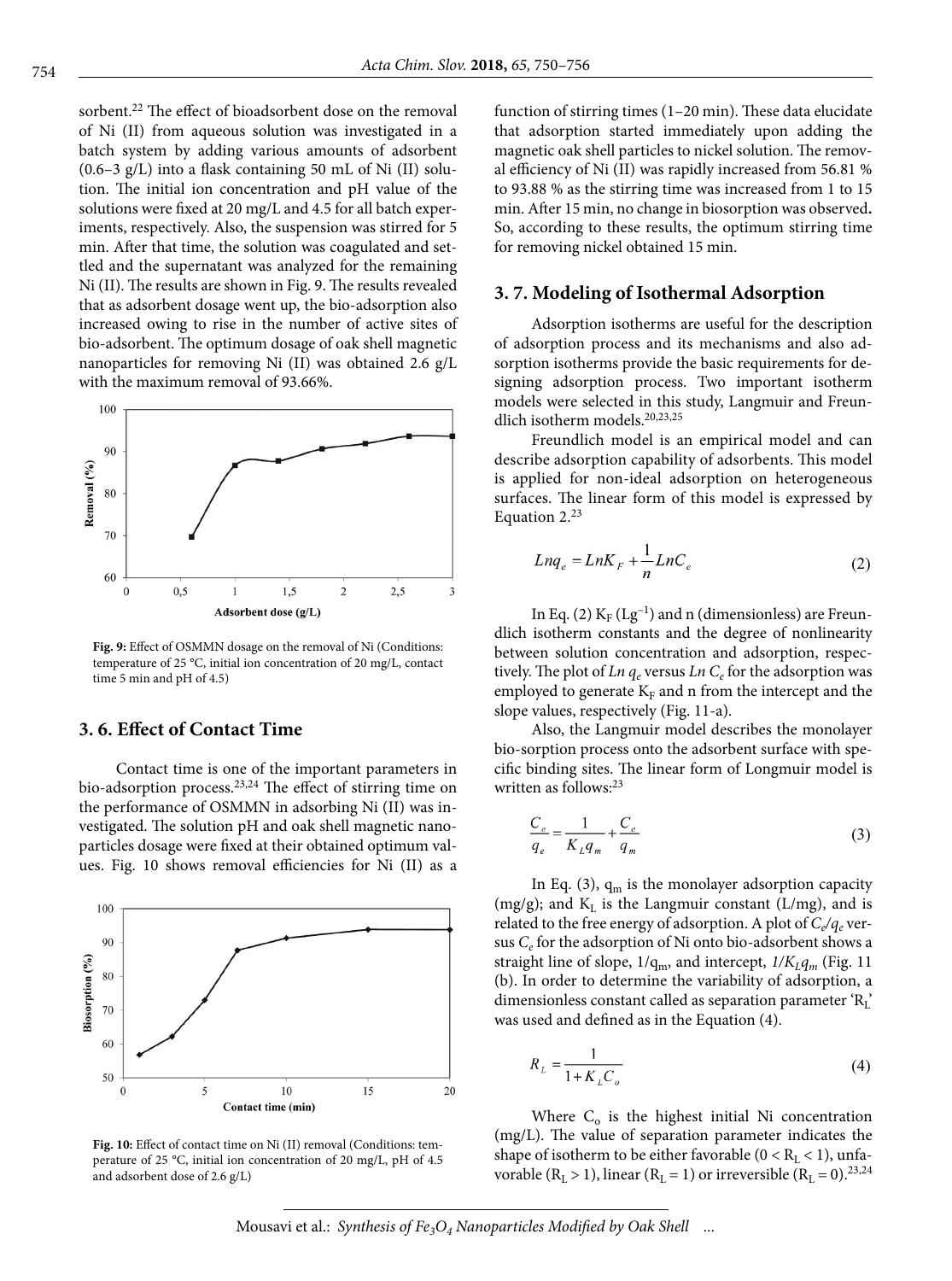

**Fig. 11:** The adsorption isotherm curves related to a) Freundlich and b) Langmuir models for adsorption of Ni (II) on oak shell modified by magnetic nanoparticle.

The capacities of magnetic oak shell nanoparticles to adsorb Ni (II) were examined by measuring the initial and the final concentration of Ni (II) at the pH of 4.5 and the temperature of 25 °C in a batch system. Both Langmuir and Freundlich adsorption isotherms were used to normalize the adsorption data. The correlation of ion adsorption data with the Langmuir isotherm model was higher (with R2 values of 0.9993) than the Freundlich model  $(R^2)$ = 0.9299). Summarizes the models, constants, and coefficients are listed in Table 1. According to this table, the maximum predictable adsorption capacity of Ni (II) is 454.54 mg ion/g adsorbent.  $K<sub>L</sub>$  represents the equilibrium biosorption constant and therefore, higher values of  $K<sub>L</sub>$  led to an optimal adsorption process.

**Table 1:** Parameters and constants of Langmuir and Freundlich isotherm models for the removal of Ni(II) by means of OSMMN.

| Langmuir        |               |
|-----------------|---------------|
| Parameters      | <b>Values</b> |
| $q_{max}(mg/g)$ | 454.54        |
| $K_L$ (L/mg)    | 0.46          |
| $R^2$           | 0.9993        |
| Freundlich      |               |
| $K_F$ (mg/g)    | 8.24          |
| n               | 5.75          |
| $R^2$           | 0.9299        |

#### **3. 8. Recycling of the Adsorbent**

The ability of recovering and reusing of the adsorbent was tested in several steps of adsorption and desorption. The result is shown in Figure 12. As shown in Figure 12, 78% of nickel was desorbed from the adsorbent after first cycle and after 6 cycles, there were slight changes in nickel desorption. So, it was concluded that the desired removal of 90% can be achieved after 6 cycles.



**Fig. 12:** Desorption of Ni(II) from the adsorbent after six cycles

# **4. Conclusions**

 $Fe<sub>3</sub>O<sub>4</sub>$  nanoparticles modified by oak shell was used as an applicatory bio-adsorbent for Ni (II) removal from aqueous solution. The effect of pH, adsorbent dosage, temperature, buffer volume, electrolyte and time were studied. The maximum removal of Ni (II) is found to be 93.88% at pH 4.5, temperature of 25 °C, adsorbent dose of 2.6 g/L and contact time of 15 min. The experimental data fitted well with the Langmuir model. Based on Langmuir model, the maximum adsorption capacity of Ni (II) was determined 454.54 mg/g. The capability of adsorbent to remove Ni (II) from aqueous solution efficiently after long cycles (e.g. 6 cycles) was acceptable. In General, resulting tests on the nickel ion removal from effluent using the OSMMN showed the potential applicability of this adsorbent in industrial wastewater treatment.

#### **Conflict of Interests Statement**

The authors declare that there is no conflict of interests.

# **5. References**

 1. M. Kobya, E. Demirbas, E. Senturk, M. Ince. *Bioresour. Technol.* **2005***, 96*, 1518–1521.

**DOI:**10.1016/j.biortech.2004.12.005.

 2. S. Congeevaram, S. Dhanarani, J. Park, M. Dexilin, K. Thamaraiselvi.. *J. Hazard. Mater.* **2007**, *146*, 270–277.